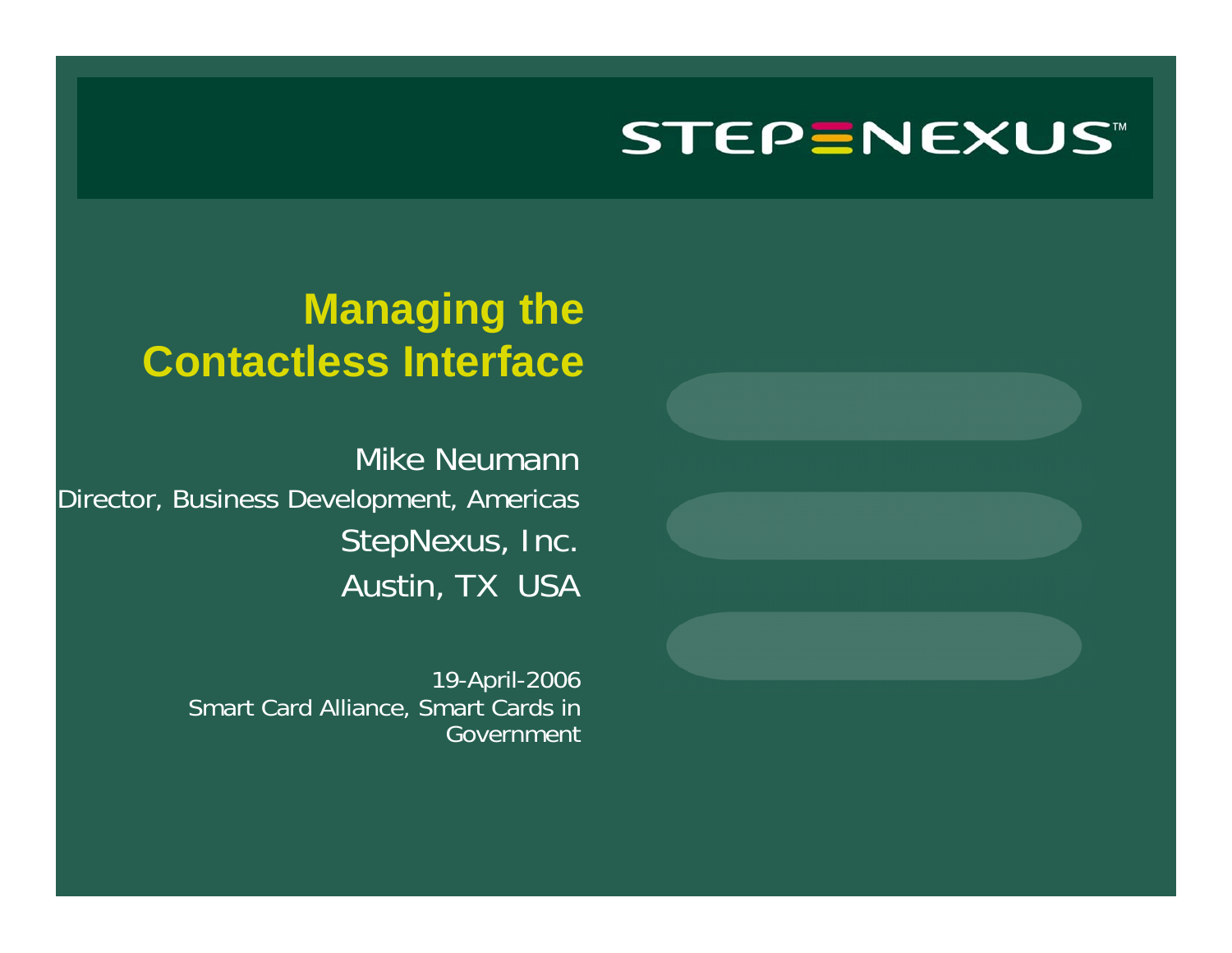#### **Introduction**

• Contactless smart card technology has been utilized for over a decade to facilitate convenient fare collection, payment and physical access

• To date, devices are typically issued for a single application purpose and supporting only a single interface

• Some transit applications, and now PIV, highlight a dualinterface architecture

• Access Control Rules now involve indicate interface restrictions for transmission of some data; privacy and security concerns are cited.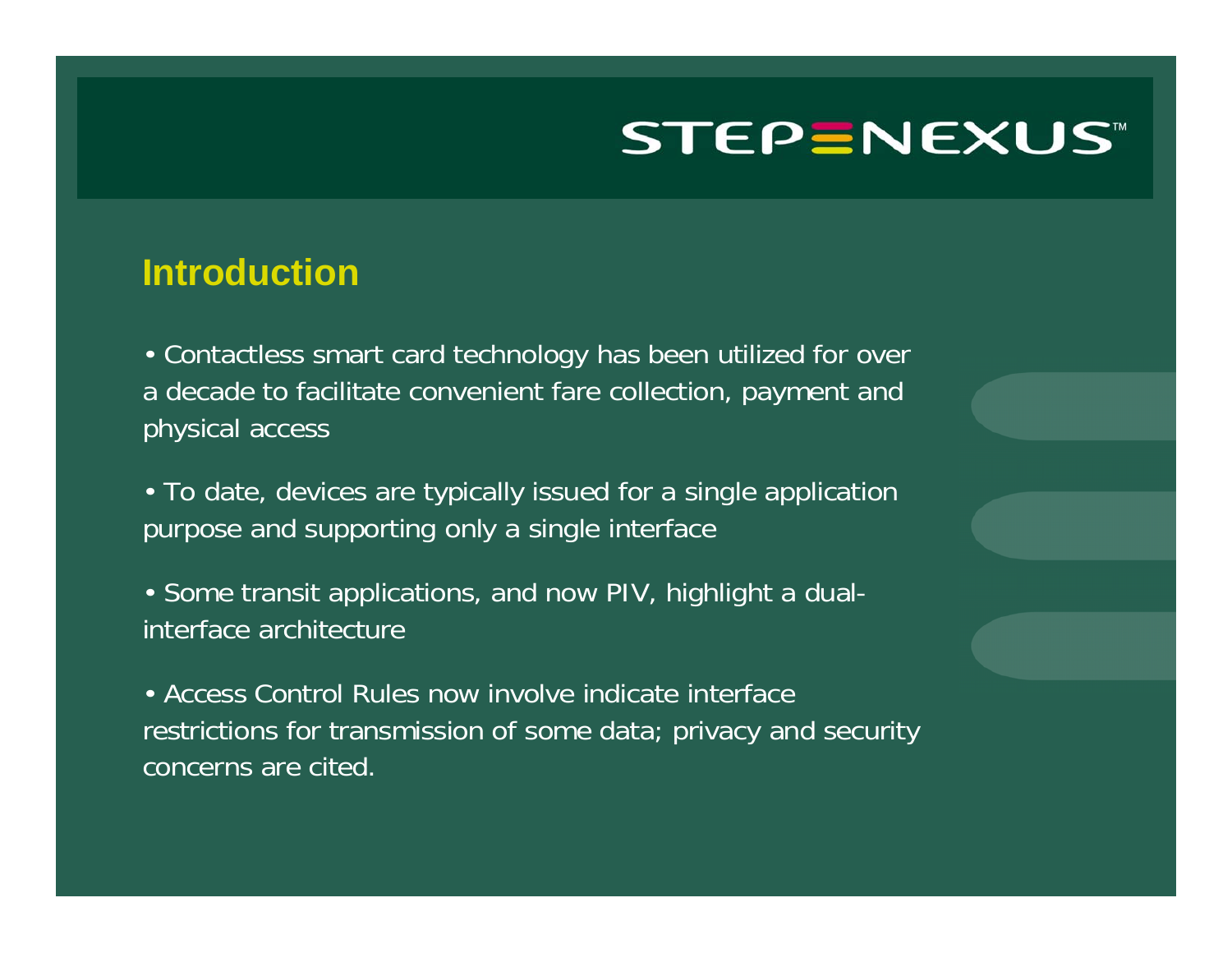#### **Application Management and Policy Projection**

• Hard-Coded; implement access control to services in application code based on written policy (eg. PIV)

• Application Management Parameters – communicated today through proprietary extensions to LOAD commands

• Opportunity to utilize existing open specification s (ie. MULTOS sec ure package) via international standards (ISO 24727-3) to deploy and manage applications and content

• Compliant applications, terminals, handsets, services could exc hange secure agreements on service and communications channel options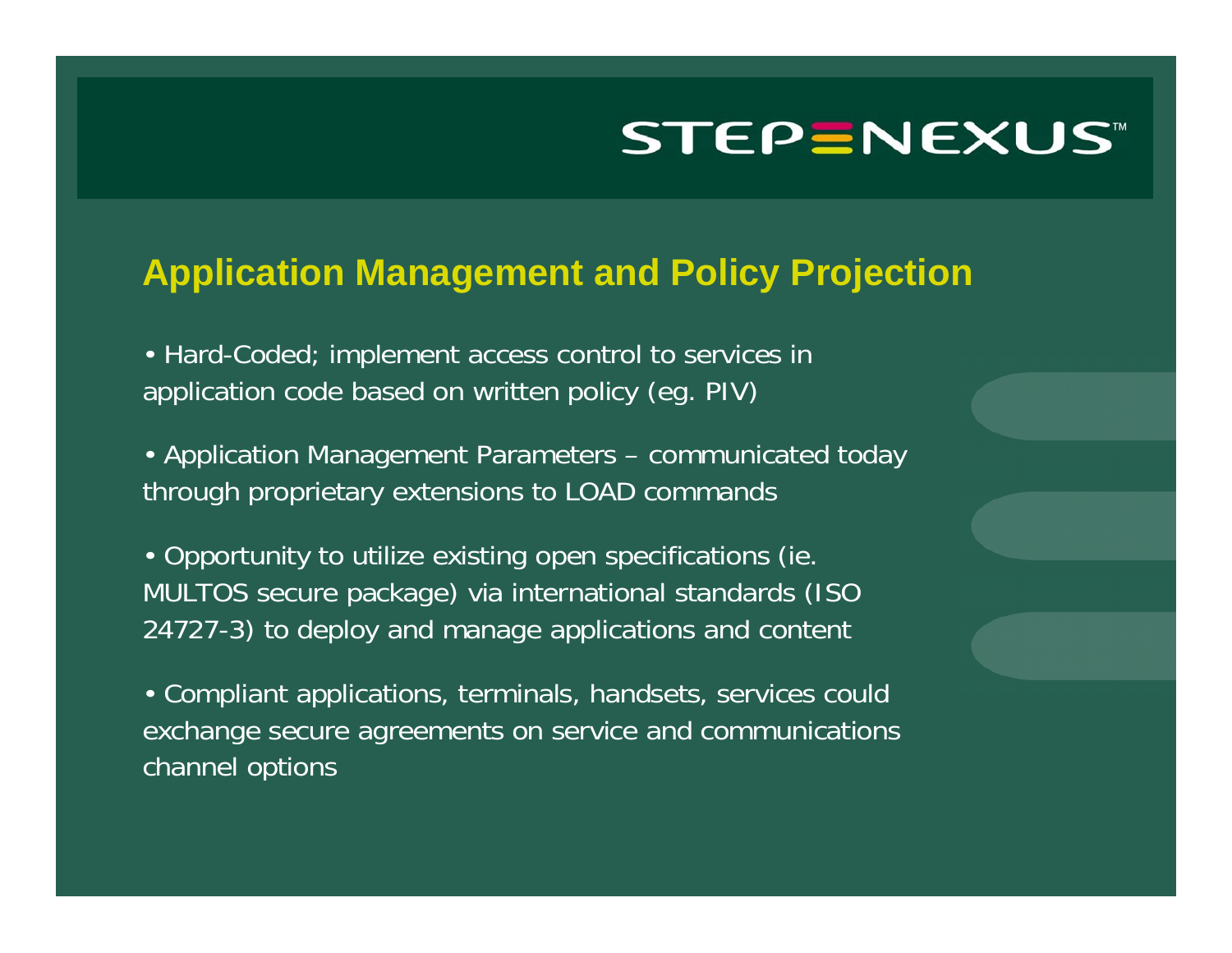#### **PIV**

• Explicitly restricts data communicated via the contactless interface to only

- + CHUID
- + Card Authentication Certificate
- + PIV Application Version

• Explicitly restricts commands accessible via the contactless interface to only

- + SELECT
- + GET DATA
- + GENERAL AUTHENTICATE (if non-PIN ACR)

• Efficient implementation requires on-card API service to inform application of active communications interface.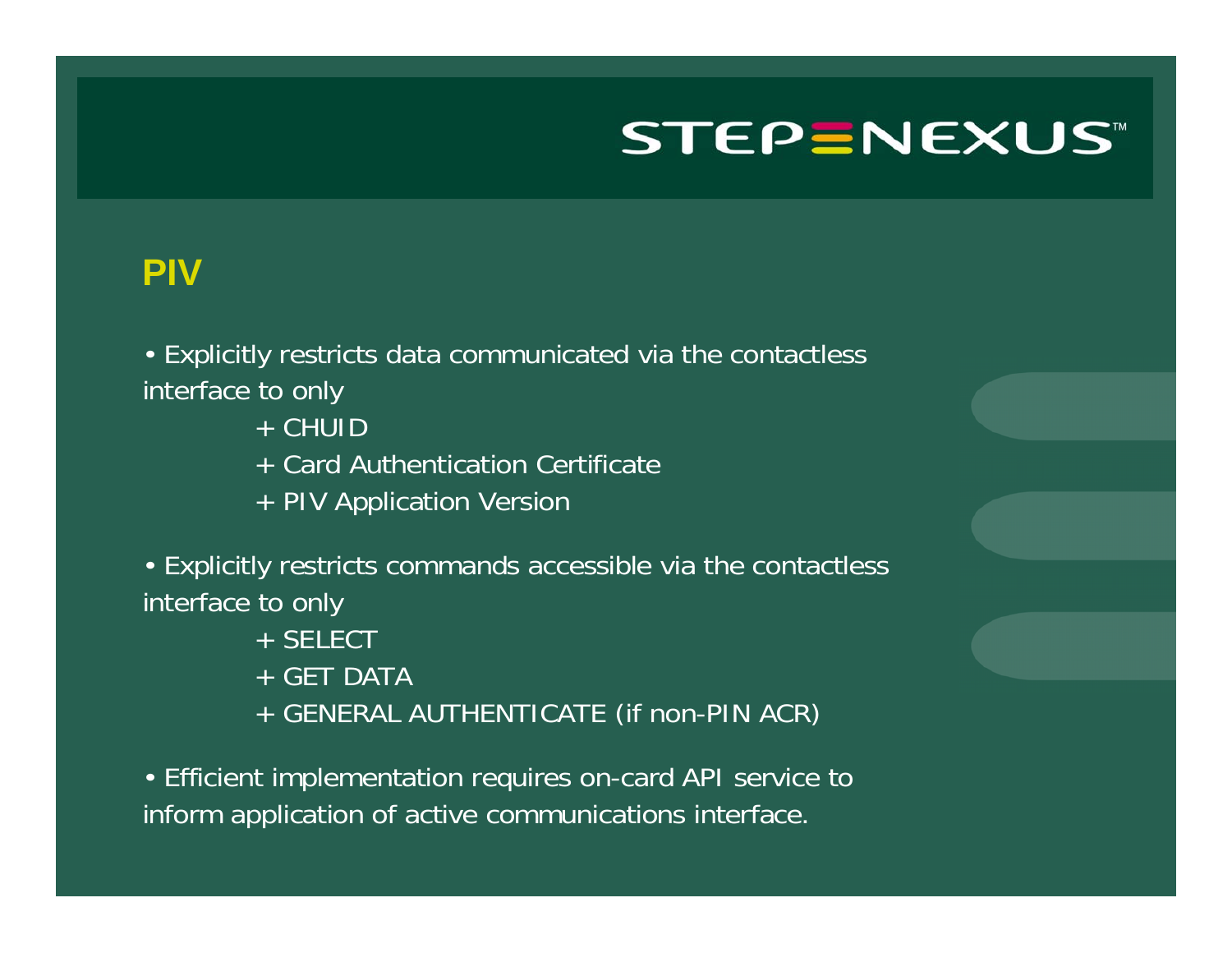#### **Communication Interface Awareness**

On-card APIs pro vide necessary tools to provide interface information t o the on-card application.

MULTOS v4.2; void QueryInterfaceType(\*int);

Java Card v2.2; Class APDU { … public static byte APDU.getProtocol(); … };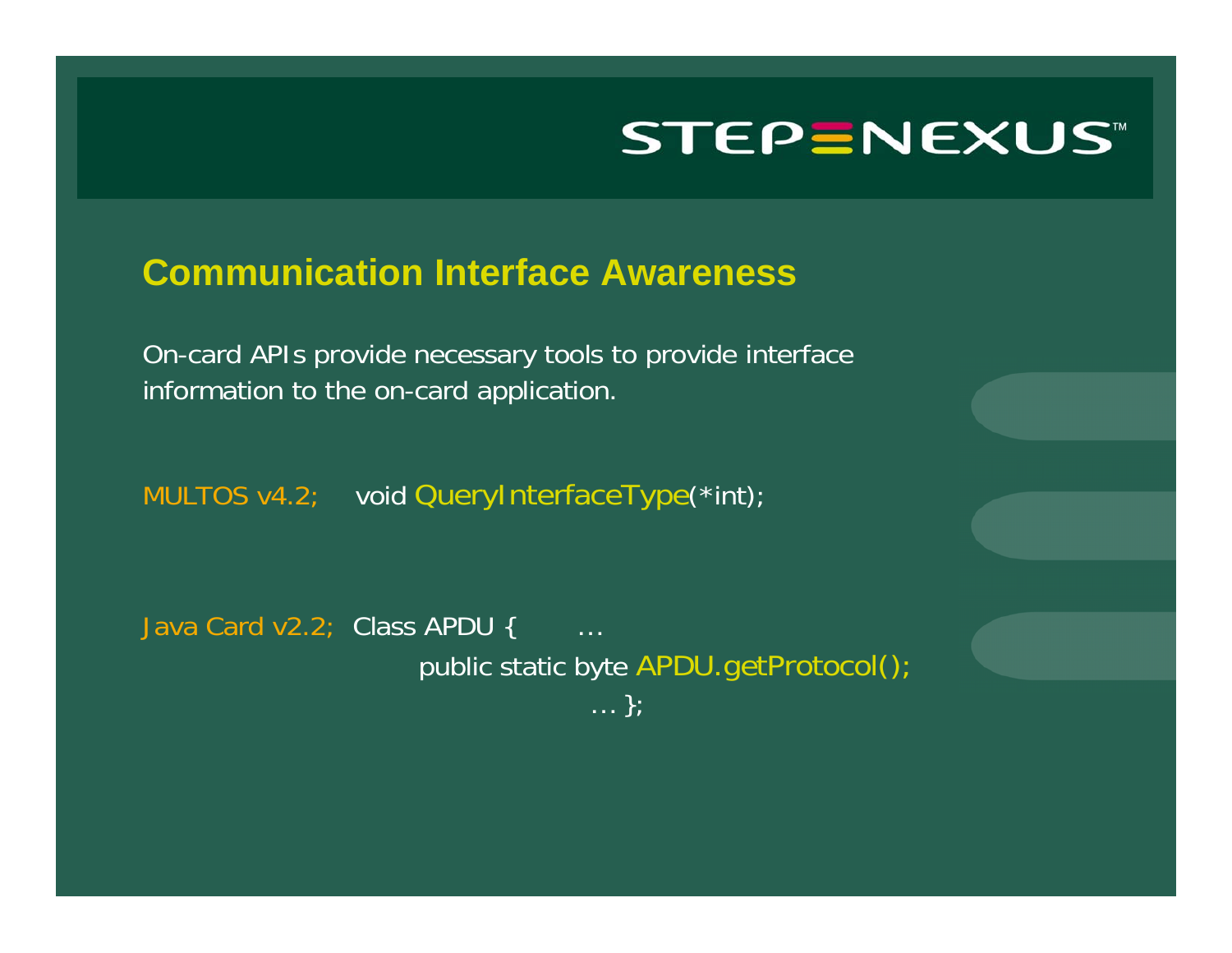#### **Beyond PIV**

• Interface Devices (IFDs) – Handsets, PDAs, SmartPhones; offer a variety of communications interfaces for service delivery

> USB, WiFi, Bluetooth, GSM, CDMA, NFC, Certified Wireless USB

• On-card applications are increasingly responsible for enforcing their mode of use; including interface restrictions

• Applications may adaptively discover more efficient communications paths; eg. 'boot' with NFC to associate to a Bluetooth local network or WiFi hotspot.

• Interface utility decisions could be self-managed by the application or projected to the IFD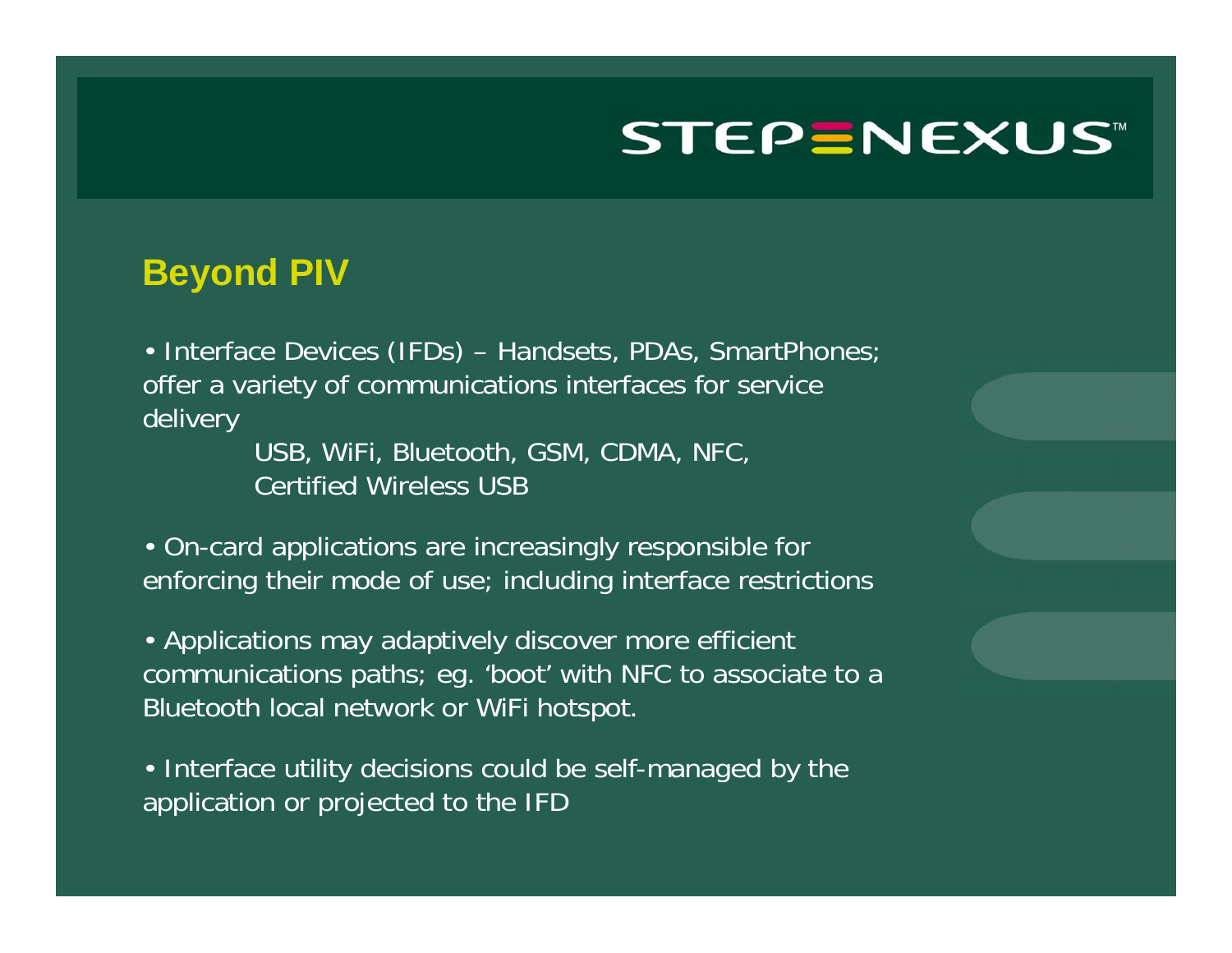# **Independent Device and Application Control**<br>■Independent Device and Application Control



- Only card capable of completely separating application privacy from the device, enabling different secure issuance models
- Perfect for separating agency applications from contractor applications
- Extremely important in offline situations, such as in emergencies, combat, or poor networks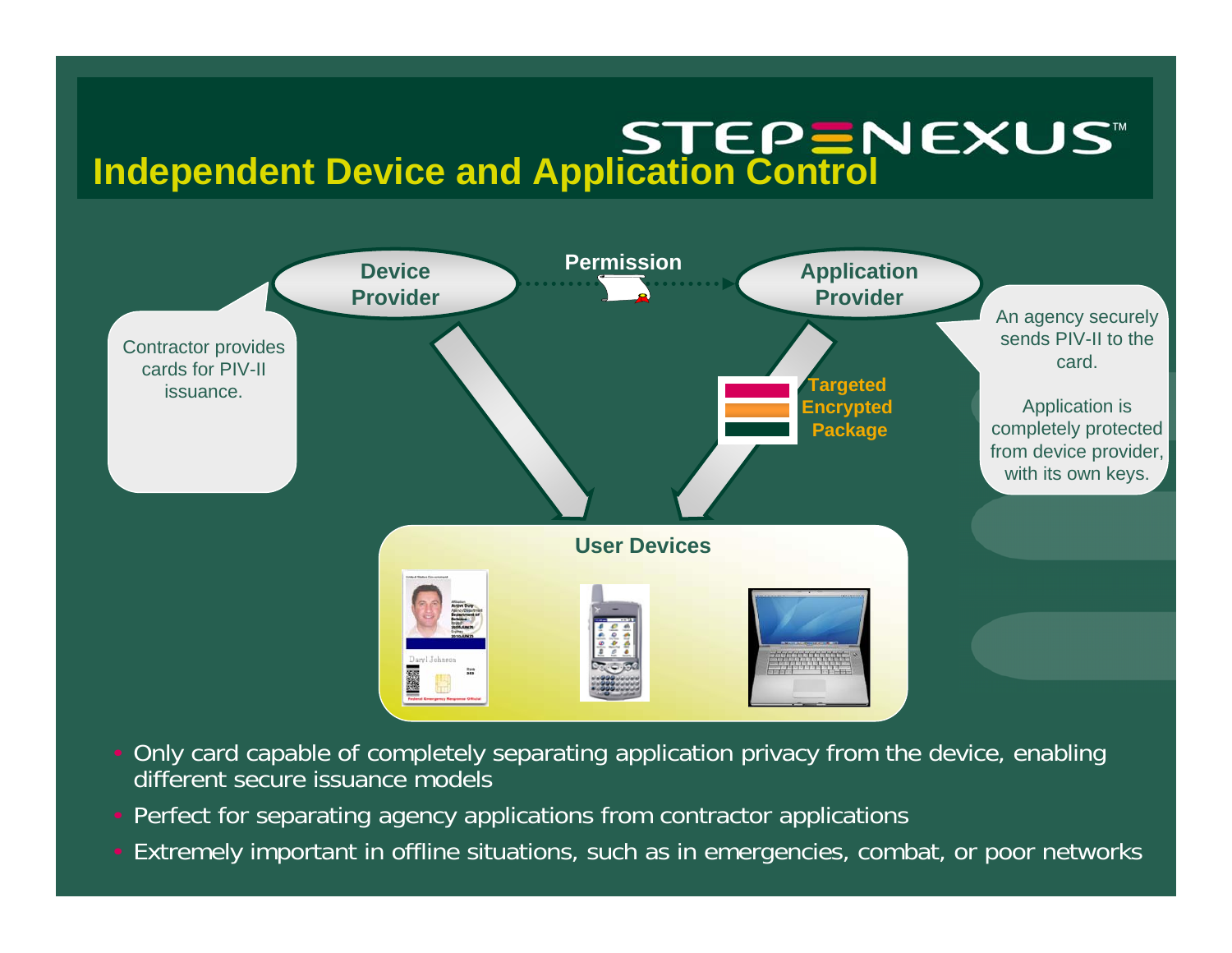#### **Conclusions**

• Capabilities for contactless communication are growing at an unprecedented rate

• Today's APIs support the required mechanisms for hardcoded application policy enforcement.

• Interface policy directives may be enforced via configurable applications.

•The StepNexus Application Management Scheme (MULTOS) uniquely offers an open, proven, mechanism for targeted device activation and application deployment and personalization.